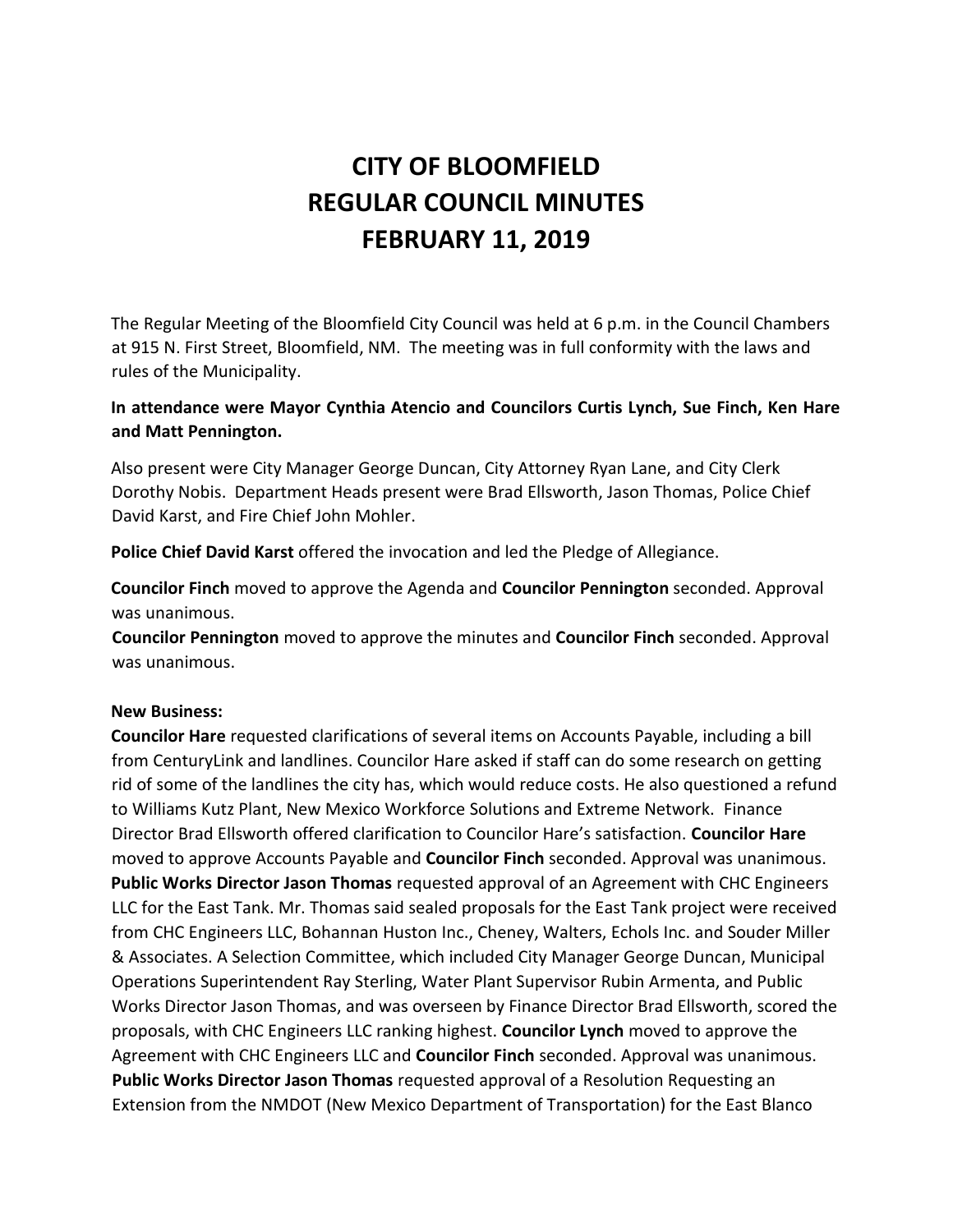Bridge Project. **Councilor Finch** moved to approve the Resolution and **Councilor Pennington** seconded. Approval was unanimous.

**City Manager George Duncan** requested approval of an Intergovernmental Agreement between San Juan County, New Mexico, the Cities of Farmington, Aztec and Bloomfield, New Mexico, and San Juan County Crime Stoppers Inc., a New Mexico non-profit corporation, regarding the operation of a county-wide crime prevention program. City Manager Duncan stated that the cost to the City of Bloomfield will be \$6,300 each year, with the City of Aztec paying the same and the City of Farmington and San Juan County paying more. **Police Chief David Karst** said he will be meeting with the San Juan County Sheriff and the Police Chiefs from Farmington and Aztec to discuss the impact Crime Stoppers has on solving crimes in San Juan County. Mr. Duncan said if the Council approves the agreement, which is a one year contract, it can be terminated with a 30-day notice if necessary**. Mayor Atencio** offered her support of Crime Stoppers and Chief Karst said the organization has proven helpful in the past, citing the anonymity and cash rewards that are available to those who provide information that helps law enforcement solve crimes. **Councilor Pennington** said the information provided by Crime Stoppers is beneficial. **Councilor Lynch** moved to approve the Agreement and **Councilor Hare** seconded. Approval was unanimous.

**City Manager George Duncan** offered information on a proposed water rate adjustment for raw water delivery. Mr. Duncan said the city has been negotiating with the Bloomfield Irrigation District (BID) for some time. The city has been paying the BID for water at a rate of seven cents per 1,000 gallons, but the BID has requested a fifty cent per 1,000 gallons of water increase. He said the city has been working with the BID to resolve the difference in cost. The BID transports the majority of the city's water through 42 miles of ditch, which includes 15 siphons, 5 tunnels, 19 spill gates, 21 culverts, 7 miles of raw water pipeline, the Cottonwood Ditch Diversion and 4 flumes. The Blanco Flume is about 100 years old and is in dire need of repair and could fail at any time, Mr. Duncan said. Mr. Duncan and **Councilor Hare** led a discussion on the proposed water rate adjustment and reminded those present that it is the only source of water the city has and the partnership with the BID to make needed repairs is critical. Bloomfield resident **Robert Yoakum** stated that it appears to him that the city is putting money into a "pot with no bottom," and that there needs to be some accountability from the BID. **Mayor Atencio** said the BID Board of Directors includes good people who are working with the city to find a resolution. **Councilor Finch** offered her appreciation to city staff, Councilor Hare and City Manager Duncan for their efforts to resolve the problem. Councilor Hare also commended Mr. Duncan on his efforts. Mr. Duncan said he would like to have an ordinance prepared with the adjusted water rates on an annual basis part of the ordinance. He would also like to have that ordinance ready for the February 25 meeting of the Bloomfield City Council.

#### **Unfinished Business:**

There was no Unfinished Business to discuss.

## **Department and Public Input:**